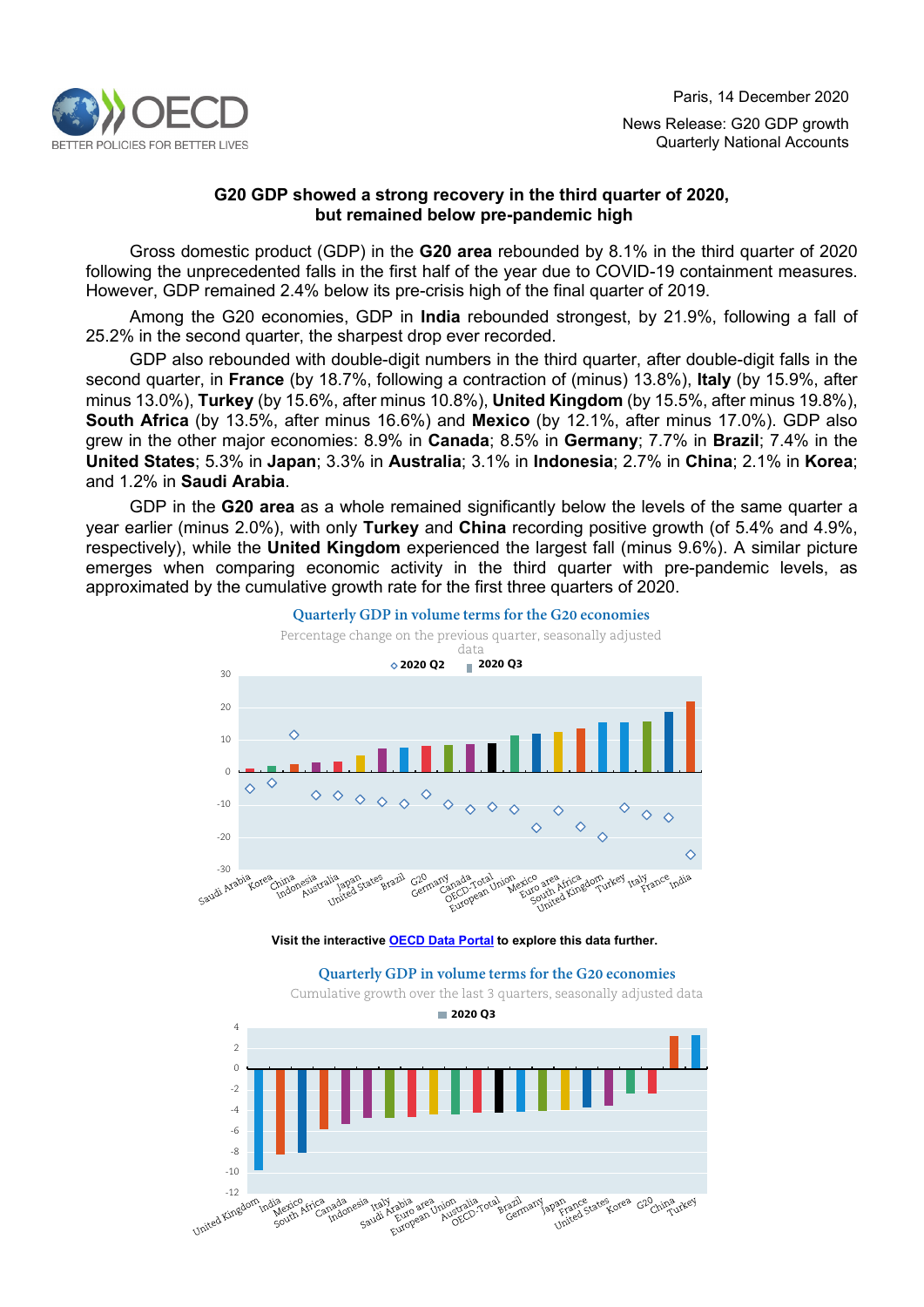## **Quarterly GDP in volume terms for the G20**

*Percentage change on the previous quarter, seasonally adjusted data*

|                           | 2018           |         | 2019   |                |                |        | 2020    |                |                      | Cumulative<br>growth over |
|---------------------------|----------------|---------|--------|----------------|----------------|--------|---------|----------------|----------------------|---------------------------|
|                           | Q <sub>3</sub> | Q4      | Q1     | Q <sub>2</sub> | Q <sub>3</sub> | Q4     | Q1      | Q <sub>2</sub> | Q3                   | the last 3<br>quarters    |
| G20                       | 0.6            | 0.6     | 0.9    | 0.8            | 0.5            | 0.5    | $-3.4$  | $-6.6$         | 8.1                  | $-2.4$                    |
| Argentina                 | $-0.1$         | $-1.0$  | 0.2    | $-0.4$         | 0.8            | $-0.9$ | $-4.2$  | $-16.2$        | $\ddot{\phantom{1}}$ | $\ddot{\phantom{1}}$      |
| Australia                 | 0.4            | 0.2     | 0.5    | 0.6            | 0.6            | 0.4    | $-0.3$  | $-7.0$         | 3.3                  | $-4.2$                    |
| <b>Brazil</b>             | 0.8            | $-0.5$  | 1.3    | 0.2            | $-0.2$         | 0.2    | $-1.5$  | $-9.6$         | 7.7                  | $-4.1$                    |
| Canada                    | 0.7            | 0.3     | 0.1    | 1.1            | 0.5            | 0.1    | $-1.9$  | $-11.3$        | 8.9                  | $-5.3$                    |
| China                     | 1.3            | 1.5     | 1.9    | 1.3            | 1.0            | 1.6    | $-10.0$ | 11.7           | 2.7                  | 3.2                       |
| France                    | 0.4            | 0.6     | 0.5    | 0.3            | 0.1            | $-0.2$ | $-5.9$  | $-13.8$        | 18.7                 | $-3.7$                    |
| Germany                   | $-0.3$         | 0.3     | 0.6    | $-0.5$         | 0.3            | 0.0    | $-1.9$  | $-9.8$         | 8.5                  | $-4.0$                    |
| India                     | 1.4            | 1.2     | 1.4    | 0.9            | 0.8            | 0.9    | 0.7     | $-25.2$        | 21.9                 | $-8.2$                    |
| Indonesia                 | 1.3            | 1.3     | 1.2    | 1.3            | 1.2            | 1.2    | $-0.7$  | $-6.9$         | 3.1                  | $-4.7$                    |
| Italy                     | $-0.1$         | 0.1     | 0.2    | 0.2            | 0.0            | $-0.3$ | $-5.5$  | $-13.0$        | 15.9                 | $-4.7$                    |
| Japan                     | $-0.7$         | 0.5     | 0.6    | 0.1            | 0.2            | $-1.9$ | $-0.5$  | $-8.3$         | 5.3                  | $-3.9$                    |
| Korea                     | 0.6            | 0.9     | $-0.3$ | 1.0            | 0.4            | 1.3    | $-1.3$  | $-3.2$         | 2.1                  | $-2.4$                    |
| Mexico                    | 0.2            | $-0.1$  | 0.3    | $-0.1$         | $-0.2$         | $-0.6$ | $-1.2$  | $-17.0$        | 12.1                 | $-8.0$                    |
| <b>Russian Federation</b> | 0.4            | 0.4     | $-0.5$ | 2.4            | $-0.9$         | $-0.7$ | $-0.9$  | $-3.2$         | $\bullet$            | $\mathbf{u}$              |
| Saudi Arabia              | 0.9            | $0.6\,$ | $-0.8$ | 0.2            | $-0.6$         | 0.3    | $-0.9$  | $-4.9$         | 1.2                  | $-4.6$                    |
| South Africa              | 0.6            | 0.3     | $-0.8$ | 0.8            | $-0.2$         | $-0.4$ | $-0.4$  | $-16.6$        | 13.5                 | $-5.8$                    |
| Turkey                    | $-1.6$         | $-3.0$  | 1.7    | 2.1            | 0.4            | 2.0    | 0.2     | $-10.8$        | 15.6                 | 3.3                       |
| United Kingdom            | 0.6            | 0.2     | 0.6    | 0.0            | 0.3            | 0.1    | $-2.5$  | $-19.8$        | 15.5                 | $-9.7$                    |
| <b>United States</b>      | 0.5            | 0.3     | 0.7    | 0.4            | 0.6            | 0.6    | $-1.3$  | $-9.0$         | 7.4                  | $-3.5$                    |
| <b>European Union</b>     | 0.2            | 0.6     | 0.6    | 0.3            | 0.3            | 0.2    | $-3.3$  | $-11.3$        | 11.5                 | $-4.4$                    |
| of which: Euro area       | 0.1            | 0.5     | 0.5    | 0.2            | 0.2            | 0.1    | $-3.7$  | $-11.7$        | 12.5                 | $-4.4$                    |
| <b>OECD-Total</b>         | 0.2            | 0.3     | 0.6    | 0.4            | 0.4            | 0.2    | $-1.8$  | $-10.5$        | 9.1                  | $-4.2$                    |

#### **Quarterly GDP in volume terms for the G20**

*Percentage change on the same quarter of the previous year, seasonally adjusted data*

|                           | 2018           |        |        | 2019           |                |        | 2020   |                |        |  |
|---------------------------|----------------|--------|--------|----------------|----------------|--------|--------|----------------|--------|--|
|                           | Q <sub>3</sub> | Q4     | Q1     | Q <sub>2</sub> | Q <sub>3</sub> | Q4     | Q1     | Q <sub>2</sub> | Q3     |  |
| G20                       | 3.4            | 3.0    | 2.9    | 3.0            | 2.8            | 2.6    | $-1.7$ | $-8.9$         | $-2.0$ |  |
| Argentina                 | $-4.2$         | $-6.2$ | $-6.0$ | $-1.4$         | $-0.5$         | $-0.3$ | $-4.6$ | $-19.8$        |        |  |
| Australia                 | 2.7            | 2.4    | 1.9    | 1.7            | 2.0            | 2.2    | 1.4    | $-6.4$         | $-3.8$ |  |
| <b>Brazil</b>             | 2.0            | 1.1    | 1.5    | 1.8            | 0.8            | 1.5    | $-1.3$ | $-10.9$        | $-3.9$ |  |
| Canada                    | 2.5            | 2.3    | 1.7    | 2.1            | 1.9            | 1.7    | $-0.3$ | $-12.5$        | $-5.2$ |  |
| China                     | 6.7            | 6.5    | 6.4    | 6.2            | 6.0            | 6.0    | $-6.8$ | 3.2            | 4.9    |  |
| France                    | 1.6            | 1.4    | 1.8    | 1.8            | 1.6            | 0.8    | $-5.7$ | $-18.9$        | $-3.9$ |  |
| Germany                   | 0.8            | 0.3    | 1.1    | 0.1            | 0.8            | 0.4    | $-2.1$ | $-11.2$        | $-4.0$ |  |
| India                     | 6.5            | 5.7    | 5.4    | 5.0            | 4.4            | 4.1    | 3.3    | $-23.5$        | $-7.5$ |  |
| Indonesia                 | 5.2            | 5.2    | 5.1    | 5.1            | 5.0            | 4.9    | 3.0    | $-5.4$         | $-3.6$ |  |
| Italy                     | 0.6            | 0.2    | 0.3    | 0.4            | 0.5            | 0.1    | $-5.6$ | $-18.0$        | $-5.0$ |  |
| Japan                     | $-0.2$         | $-0.2$ | 0.4    | 0.5            | 1.3            | $-1.0$ | $-2.1$ | $-10.3$        | $-5.7$ |  |
| Korea                     | 2.2            | 3.2    | 1.7    | 2.1            | 1.9            | 2.4    | 1.4    | $-2.8$         | $-1.1$ |  |
| Mexico                    | 2.8            | 1.3    | 0.4    | 0.2            | $-0.1$         | $-0.7$ | $-2.2$ | $-18.7$        | $-8.6$ |  |
| <b>Russian Federation</b> | 2.0            | 2.4    | 0.6    | 2.7            | 1.4            | 0.3    | $-0.1$ | $-5.6$         |        |  |
| Saudi Arabia              | 2.7            | 4.1    | 1.9    | 0.9            | $-0.6$         | $-0.9$ | $-1.0$ | $-6.1$         | $-4.4$ |  |
| South Africa              | 0.7            | 0.2    | 0.0    | 1.0            | 0.1            | $-0.6$ | $-0.2$ | $-17.5$        | $-6.1$ |  |
| Turkey                    | 2.3            | $-2.6$ | $-2.4$ | $-0.9$         | 1.1            | 6.3    | 4.7    | $-8.5$         | 5.4    |  |
| United Kingdom            | 1.4            | 1.2    | 1.7    | 1.3            | 1.0            | 1.0    | $-2.1$ | $-21.5$        | $-9.6$ |  |
| <b>United States</b>      | 3.1            | 2.5    | 2.3    | 2.0            | 2.1            | 2.3    | 0.3    | $-9.0$         | $-2.9$ |  |
| <b>European Union</b>     | 1.8            | 1.5    | 1.8    | 1.5            | 1.6            | 1.3    | $-2.6$ | $-13.9$        | $-4.2$ |  |
| of which: Euro area       | 1.6            | 1.2    | 1.5    | 1.3            | 1.4            | 1.0    | $-3.2$ | $-14.7$        | $-4.3$ |  |
| <b>OECD-Total</b>         | 2.2            | 1.7    | 1.6    | 1.5            | 1.7            | 1.6    | $-0.8$ | $-11.6$        | $-3.9$ |  |

>> Notes: To find out more about the G20 and the Inter-Agency Group on Economic and Financial Statistics: <http://www.principalglobalindicators.org/?sk=E30FAADE-77D0-4F8E-953C-C48DD9D14735&ss=1420495322854>

**>> Access data**: All the latest G20 data, countries and aggregate, can be downloaded from:<http://stats.oecd.org/index.aspx?queryid=33940> >> Contacts: For further information readers are invited to contact the OECD's Media Relations Division on (33) 1 45 24 97 00 or at [news.contact@oecd.org.](mailto:news.contact@oecd.org) For technical questions contac[t stat.contact@oecd.org.](mailto:stat.contact@oecd.org)

**>> Next QNA releases**:OECD GDP growth – Q4 2020: 18 February 2021

G20 GDP growth – Q4 2020: 15 March 2021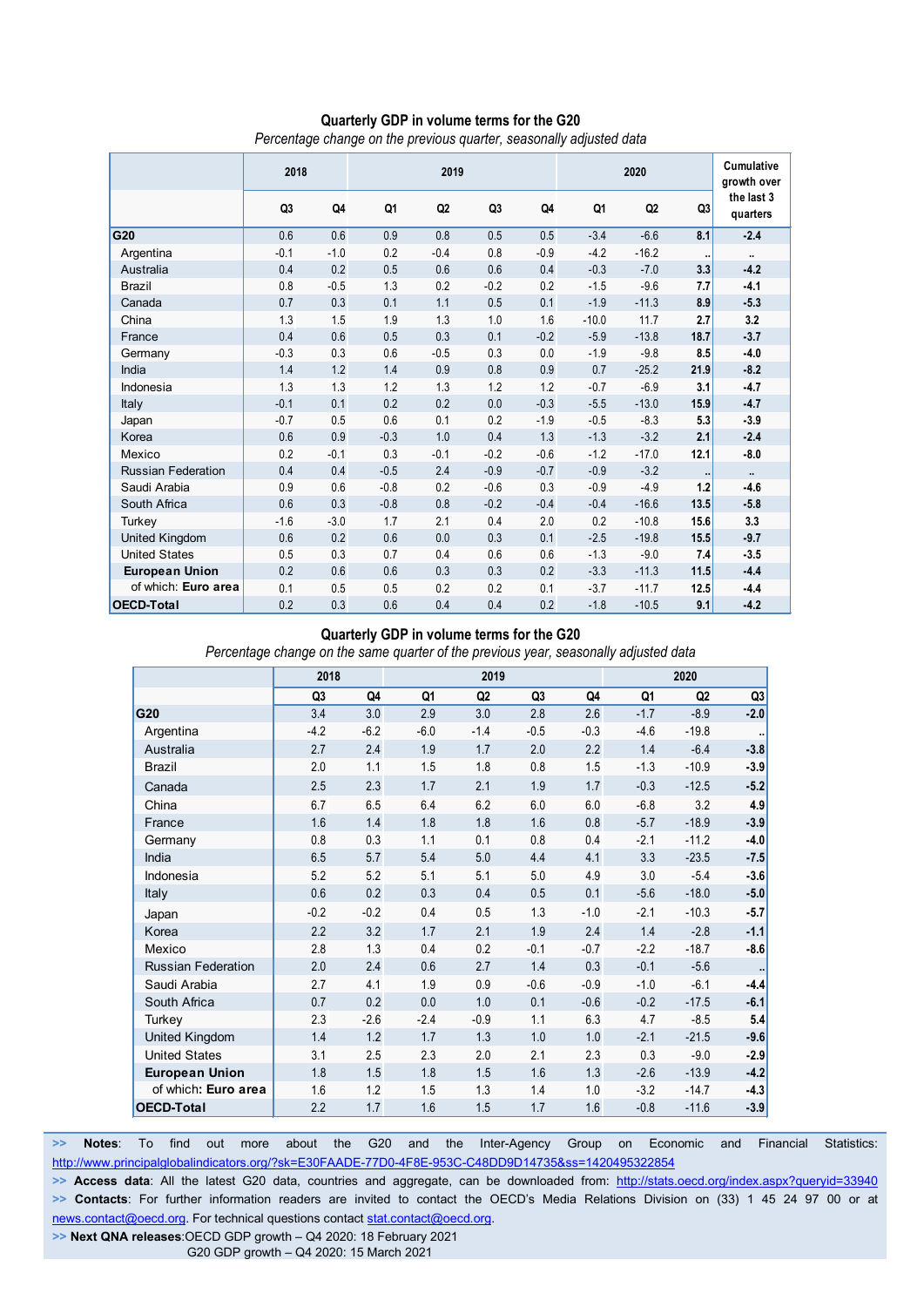# **Methodological note for the OECD QNA press release: G20 GDP growth**

As a consequence of measures put in place by governments to reduce the spread of the Coronavirus (COVID-19), many statistical agencies are facing unprecedented collection, compilation and methodological challenges to develop indicators across a number of domains. To address these challenges, the statistical community is developing guidance, both conceptual and practical, to help ensure the continued delivery of timely and reliable statistics. However, in some cases, there will inevitably be an impact on quality and, as such, the statistics included in this press release may be subject to larger, and more frequent, than normal revisions.

Press Releases can be found on the OECD web page, see [OECD Internet Site.](http://www.oecd.org/sdd/statisticsnewsreleases.htm)

This first estimate of GDP growth for the G20 aggregate in the latest quarter is produced by the OECD Secretariat. It is based on quarterly seasonally adjusted data reported by G20 economies and Eurostat and it covers 95% of the G20 GDP.

Data shown in this release was last updated on the 10<sup>th</sup> of December 2020.

## **Definitions**

**Gross domestic product (GDP)** is the standard measure of the value added created through the production of goods and services in a country during a certain period. As such, it also measures the income earned from that production, or the total amount spent on final goods and services (less imports). While GDP is the single most important indicator to capture economic activity, it falls short of providing a suitable measure of people's material well-being for which alternative indicators may be more appropriate. The indicator shown in the press release is based on real GDP (also called GDP at constant prices or GDP in volume), i.e. the developments over time are adjusted for price changes. The numbers are also adjusted for seasonal influences. The indicator is presented in two measures: percentage change from the previous quarter and percentage change from the same quarter of the previous year.

## **Country notes**

The statistical data in this publication are supplied by and under the responsibility of the relevant statistical authorities. The use of such data by the OECD is without prejudice to the status of or sovereignty over any territory, or to the delimitation of international frontiers and boundaries.

*China* – China is part of the G20 aggregate for all quarters. Data shown in the tables correspond to official figures from the National Bureau of Statistics of China (NBS). Quarterly data used to compile the G20 aggregate are based on estimates from the OECD's Economics Department, which are not shown in the tables.

*Russian Federation* – The Russian Federal State Statistics Service (Rosstat) has implemented the 2008 SNA in its System of National Accounts in the beginning of April 2016 and since July 2017 it has released time series according to the 2008 SNA back to 2011.

The seasonally adjusted data includes a working-day correction for all G20 countries except Argentina, Brazil, China, India, Indonesia and South Africa. When seasonally adjusted national data are not available, data are adjusted by the OECD's Statistics Directorate with the TRAMO/SEATS method; this is the case for Argentina, India and Indonesia. Figures for the G20 aggregate are calculated from seasonally (and calendar) adjusted data of the countries (*i.e.* the indirect method). Growth over the previous quarter is not annualised in this News Release. The charts presented in this News Release are based on data with more than one decimal.

Growth rates for the G20 are derived from chained volume estimates in US dollars converted using 2015 Purchasing Power Parities (PPPs) of GDP.

The estimations of annual growth presented in the last paragraph are derived from quarterly estimates.

### **Implementation of SNA 2008 / ESA 2010 methodology**

Quarterly national accounts data are compiled according to the new SNA 2008 / ESA 2010 standards by all the countries in the G20 area.

Find more information on the change of methodology and its impact on GDP at the following link: <http://www.oecd.org/sdd/na/sna-2008-main-changes.htm>

Adherence to the 2008 SNA ensures a high degree of comparability across countries. The COVID-19 crisis has however impacted on conventional data collection mechanisms in many countries, and created particular challenges for the estimation of non-market activities such as health and education, which may have affected the reliability of timely estimates of GDP and, in turn, their international comparability.